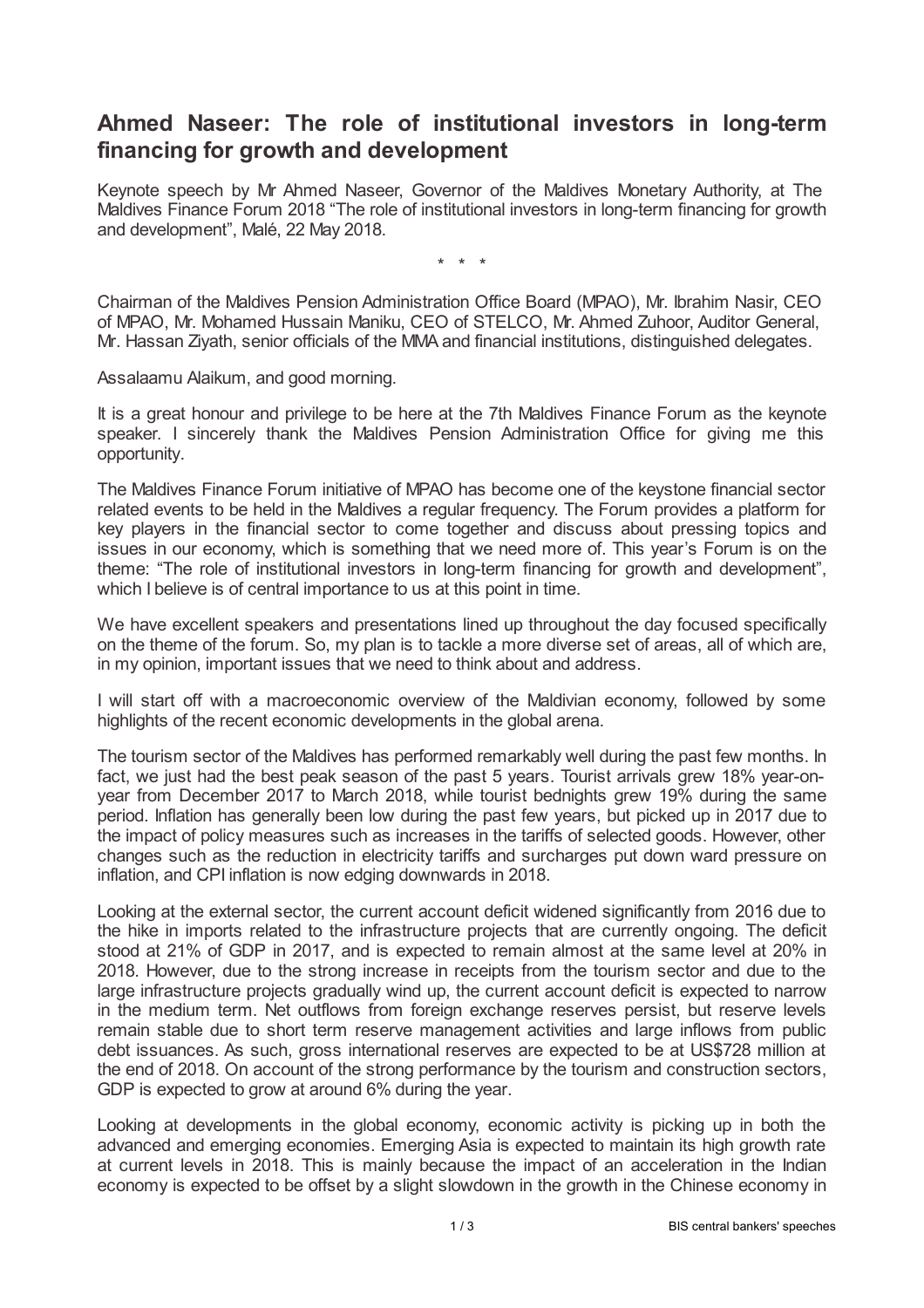2018. The slowdown in the Chinese economy, which is the largest tourism source market for us, could pose risks for us in the form of lower tourist arrivals and spending. Global consumer prices are expected to pick up further in 2018, which is somewhat in contrast to the conditions here in the Maldivian economy. This is because current developments in inflation in our domestic economy is being driven primarily by policy related factors.

This is a time where global attention on international trade has increased, with talks of a trade war between the US and China at the forefront. Being a highly import dependent country, we need to be aware and keep on top of these developments. Any such event can have major implications for our competitiveness and terms of trade positions, especially with the sizable share China accounts as an inbound tourism market and import source market.

From here on, I intend to talk about 3 issues that I believe are of key importance to us at this point in time. The first of these issues is fund management practices and the need to streamline the practices currently being followed.

Despite the small size of the Maldivian economy, we currently have 3 professionally managed funds being administered. Two are being managed by the Maldives Monetary Authority, one being the official foreign exchange reserves which in a loose sense is also a type of managed pool of assets, and the other being the Sovereign Development Fund (SDF) of the government. The other fund in the Maldives is the pension fund administered by the Maldives Pension Administration Office.

Diversification and investment abroad is important, which can help to overcome business cycle downturns. These pools of funds can also ensure our capacity to meet our foreign currency obligation even in times of economic distress. Monitoring and analyzing economic market conditions, both foreign and domestic, therefore becomes essential, and is something that needs to be integrated into our work to a greater extent.

Considering the infancy of our established funds and our existing institutional framework, the fund management practices currently being followed work relatively well. However, there is always room for further development. Identifying globally accepted frameworks and customizing them to our context is often the most straightforward way to achieve this. In this regard, the existing gold standard for fund management is the Generally Accepted Principles and Practices for Sovereign Wealth Funds, which is more commonly known as the Santiago Principles. The Principles consist of 24 practices that have also been endorsed by the International Monetary Fund, and the major themes addressed are transparency and the clear identification of the fund's objectives.

All these practices are subject to domestic laws and regulations in that specific jurisdiction, which makes the Santiago Principles more of a best practice guide rather than a hard and fast rulebook. The flexibility this allows can guide the development of tailor made fund management principles that are specific to an individual country's or fund's context. Therefore, I urge current fund managers and relevant stakeholders to work together to bring some degree of harmonization, both between the fund management practices and policies of our respective institutions and between ours and the globally accepted standards. Well managed funds have the potential of minimizing the impact of business cycle downturns and can increase the resilience of our economy to shocks, both external and domestic. For this reason, wealth funds have to become key players in our economy, and it is my hope that a well-functioning Sovereign Wealth Fund will be established in the Maldives in the near future.

I now turn to a pressing issue that we need to address today to prevent future distress on public finances and the macroeconomy, which is the retirement pension scheme framework. The Maldives Retirement Pension Scheme is an essential mechanism intended to provide a basic income for all retirees without the state bearing the entire burden. According to the statistics of MPAO, the current stock value of the pension fund is MVR10.6 billion. The monthly active contribution per active contributor is MVR 654, while the average value of retirement savings